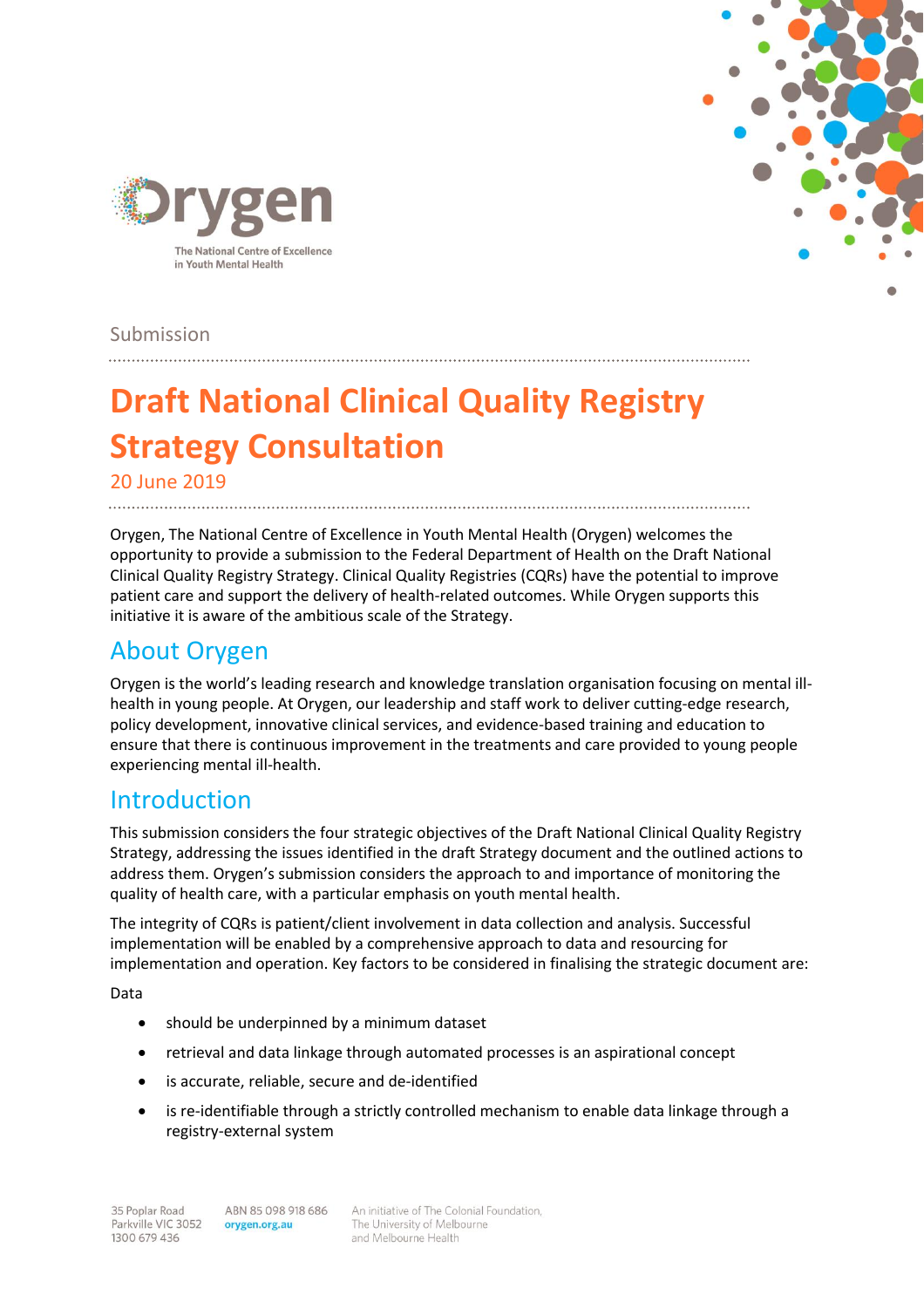an opt-in/out decision needs to be determined for data linkage.

#### Operation

- patients/clients involvement
- interactive data entry and reporting
- a compliance framework
- sufficient, skilled human resourcing to enable operationalisation
- $\bullet$  time resourcing for data entry and utilisation.

## National CQRs are based on clinician/patient partnerships

#### Issues

Orygen endorses the concept of interactive CQRs, but would caution that the interactive CQR be underpinned by a minimum dataset that is augmented by, but nonetheless largely independent of, ongoing interactive engagement (risk mitigation).

Consumer advocacy is an integral part of all Orygen operations across all functions. Orygen agrees that patients/clients are truly empowered when they are able to have a say in both their care, outcomes and experiences. Orygen recognises that young people are not only interested, but eager to be involved in their own health care. Young people are present on Orygen's major research and operational committees and are essential to the organisation's overall corporate and educational strategies.

By providing patients with an individual log-in to access their CQR data, they will be able to become more involved in the decision-making process, in partnership with their treating clinical team (clinicians, psychiatrists, psychologists and Case Managers). It may also be beneficial to allow nominated parties outside the direct clinical team (e.g. parent, carer, GP) to enter appropriate data (contingent on appropriate consents, security, etc.) as this capability would be of benefit to several cohorts, including young people.

Interactive data entry, reporting at consultations and following their health journey in collaboration with information from registries with provide enhanced care and patient centricity.

Interactive systems may also provide the following opportunities to enhance engagement if young people and clinicians are:

- engaged in the design of the CQR interface, it will be more "user-friendly"
- able to access and analyse the data they have inputted (e.g. run reports) they are more motivated to contribute good quality data.

Motivation for clinicians in especially relevant for systems with parallel data entry in the CQR and electronic medical records (EMR), and the CQR provides functionality that the EMR does not.

#### Actions

Effective partnership, outcomes, data entry and longitudinal data collection and reporting will be critical to the success of Strategic Objective 1.

Young people experiencing mental ill-health could benefit from knowing where they stand compared with other in terms of their recovery journey. Similarly, carers, parents, and/or guardians might welcome increased transparency in care plans by being able to visually interpret (through a dashboard) progress and recovery and seeing how this compares to other patients in similar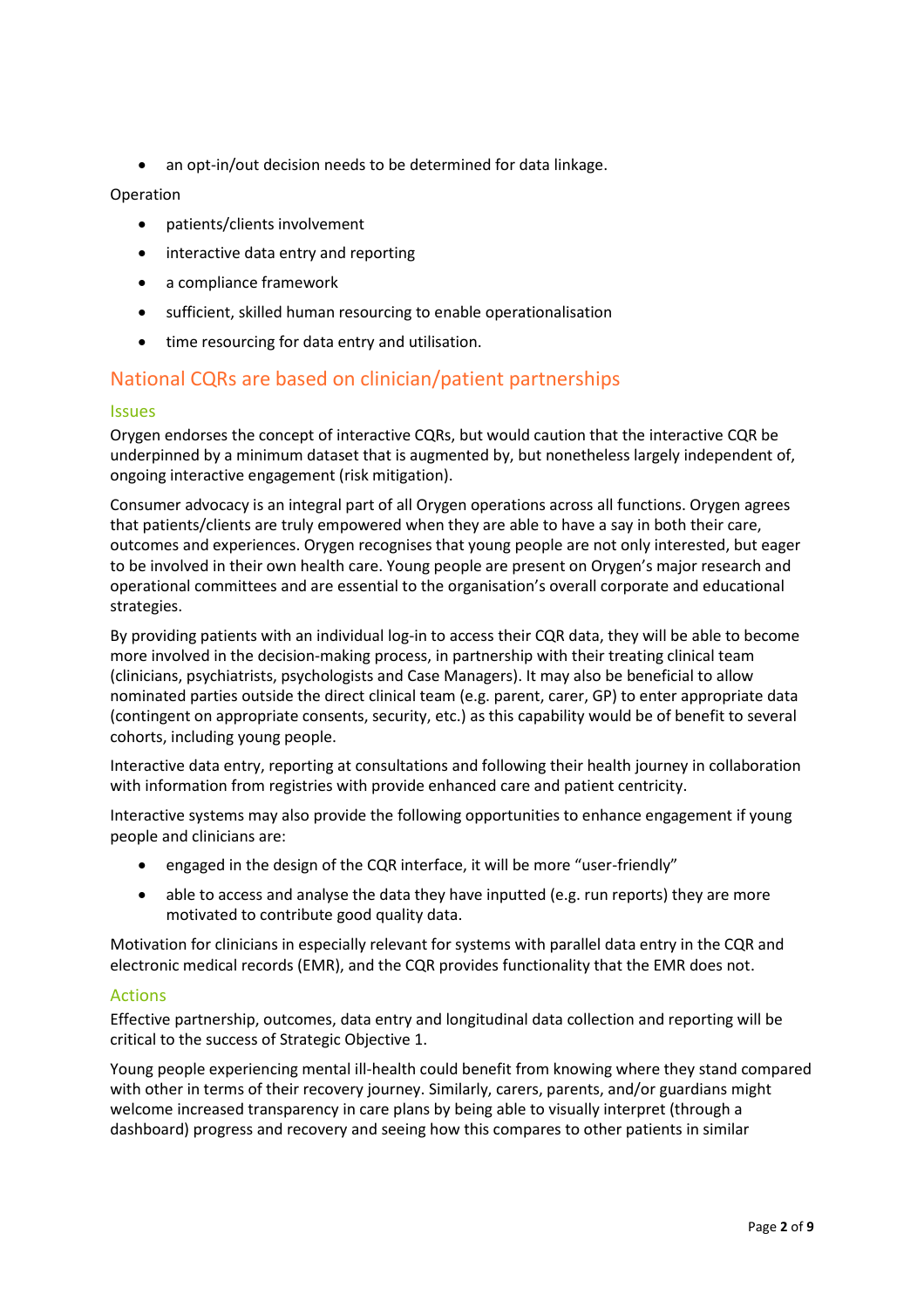situations. Clinical care-givers in other clinical services would also benefit from this process, as many of Orygen's patient cohorts present at multiple services across the period of their mental ill-health. It will be critical for clinicians to engage in this process of transparency, which needs to be supported operationally, through audited accreditation and standards development. To enable clinicians to engage with CQRs and unlock the potential benefit, the Department of Health needs to consider how clinician time resourcing will be provided (i.e. Medicare). This will require a rethink of governance arrangements to effectively support this Action Plan.

Key Performance Indicators against a Framework Standard need to be realistic and supported through the provision of resources. It is easy to overestimate how realistic it is to expect data entry by busy clinicians. As result, resources must be provided to help with ensuring data is entered and data entry is monitored. In addition, such an initiative will need to take into account the different operational considerations of primary versus tertiary health services and the funding source for clinical and operational resources. The provision of resourcing of operational personnel will enable clinicians to focus on nurturing partnerships with patients.

Reporting of Patient Reported Outcomes/Experience Measures (PROMs and PREMs) is in principle, supported by Orygen.

On a "nuts and bolts level" it must also be acknowledged that automatic data retrieval from existing EMR for direct import/linkage to a CQR is an aspirational rather than standard concept. This means that:

- a) CQRs should be designed so that, where feasible, automatic data linkage/input is possible
- b) In the currently majority of cases where this is not feasible, resources should be provided to either facilitate automatic data linkage/input or assist with data entry into the CQR, and corresponding quality assurance activities.

## National CQRs are Quality Assured, Efficient and Effective

#### Issues

Accurate, reliable and secure data is absolutely paramount to the success of National CQRs. Data entry will need efficient validated systems compliant with industry sector electronic systems (FDA CFR 21 Part 11 – US based regulatory compliance, which is the current global standard for e-systems in this sector). Furthermore, privacy aligned with the European General Data Protection Directive will be required. **Confidence in security of databases is a much broader issue than compliance with legislation.** Orygen suggests that data security would begin with extensive, meaningful and early involvement of consumers in design and consultation processes. Key lessons learned should be taken and used from the My Health Record development and implementation. The success of CQRs requires consumer and organisational confidence to opt-in to a database, and to allow for functionalities, such as: the ability to filter for EU/CH citizens, right to be informed, right to object, right to access, right to rectification, right to data portability, right to restrict processing, rights in relation to data profiling, right to be forgotten, which can all be expected to be requested by patients.

Critical to any National Database will be de-identified data where any potential re-identifiability through data linkage (i.e. collaboration with other CQRs) is strictly controlled. National CQR identifiers will be required, not just where the only form of identification possible is that between the clinician and the patient. When designing a CQR, it would ideally have functionality that embeds certain identifying information in the registry, but is systematically 'invisible' to any user or caretaker of the registry for the purposes of data linkage. The benefit of data linkage may arguably outweigh the risk associated with housing 'invisible' identifiers, especially if the CQR security systems maintain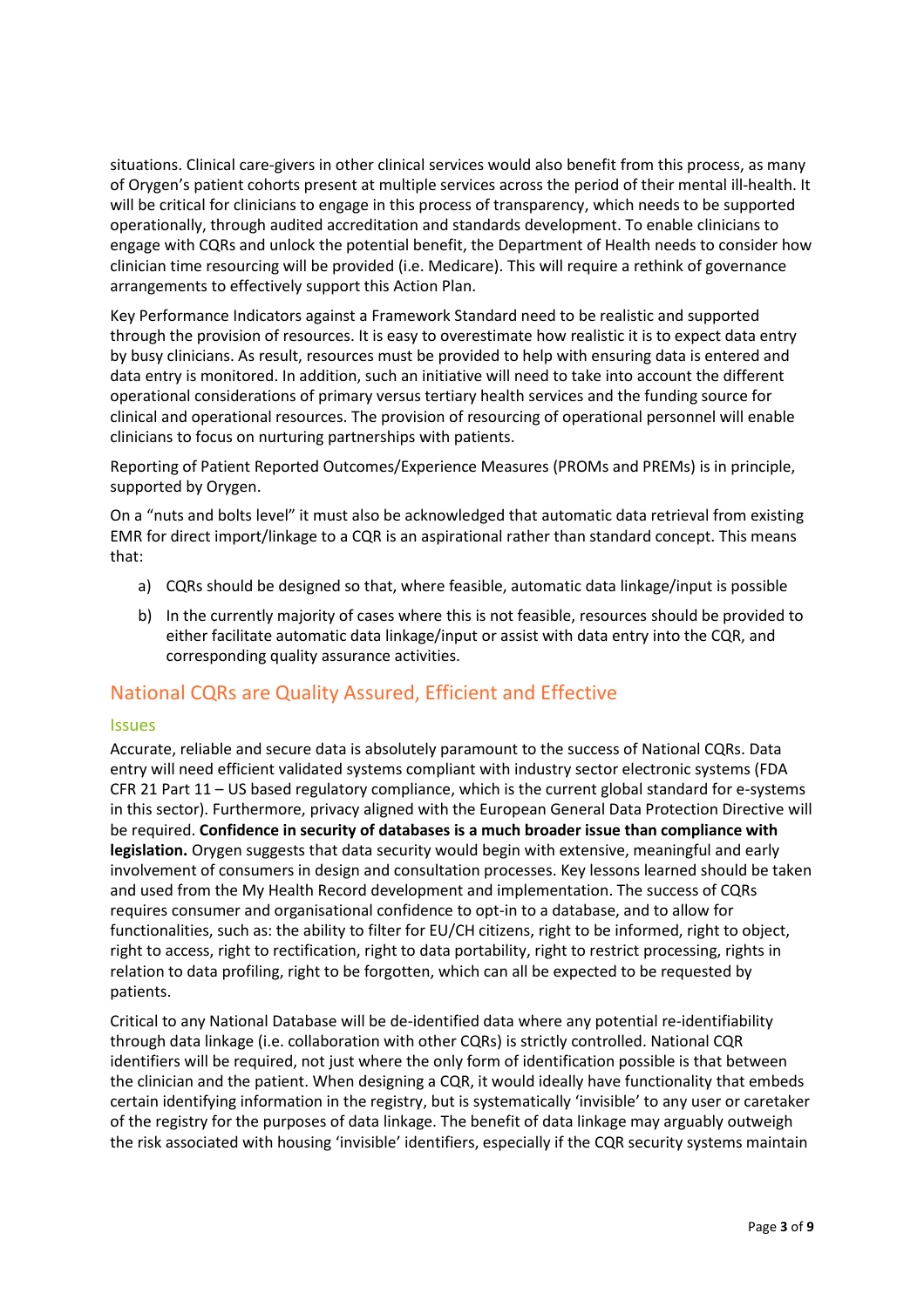privacy and this is clearly outlined in all consent material, including both opt-out and opt-in options. There are strategies developed and delivered through the research endeavour that can be put in place and are currently successfully operationalised through the Framework Standard to effectively manage this issue and not cause delay. There is precedent for such identifying information to be kept in CQRs using 'opt-out' approaches to consent, but CQRs may need support in choosing appropriate security systems and also in arguing the case with approving bodies.

#### **Issue 1**

Orygen agrees there are challenges, but they are not insurmountable. They require human resources with registry expertise and industry sector know-how. The CQR initiative would gain much value from industry operational professionals, rather than clinicians, whose expertise can be drawn upon to support successful implementation.

#### **Issue 2**

The development of a National Standard would assist with a requirement to show evidence of collaboration with other CQRs, as part of operational set-up and commissioning. There are many sources of data to measure the impact of registries, for example via: consumer advocacy, systems and processes at health services, approved knowledge transfer, government relations, training and education of clinicians and patient groups, longitudinal reporting and research collaborations.

There is significant value in the transfer of registry data from the youth mental health system to the adult system, which is currently distinctly separate. By augmenting this process, the continuum of care can be enhanced to ensure that patient groups are supported as they are discharged into adult care.

Currently the Australian Clinical Trials Alliance (ACTA) is a strong advocate for Clinical Trial Networks (CTN) and CQRs, and is already an invaluable resource to fledgling and established CQRs. Orygen is grateful for the assistance of ACTA and supports ACTA's ongoing involvement in the national and international arena.

Orygen suggests the Department consider the establishment of a Network and/or Registry-specific journal, which would be a great resource to showcase impact and implementation of network and registry activities. There are a myriad of researchers and clinicians of national and international renown who are involved in Australian CTNs and CQRs; the scientific credentials of contributors and editorial team of such a journal would be considerable. Furthermore, ACTA is well positioned to develop and implement this initiative, with the necessary resourcing support from the Government.

#### **Issue 3**

Human Research Ethics Committees (HRECs) are now becoming increasingly aware of the utility for clinical care of both research (in terms of translation) and ongoing treatment plans. However, a national approach to CQRs would require the HREC sector to allow for mutual recognition of CQRs, both ethically and across governance structures. The Government should mandate this in line with the principles and intent of the National Health and Medical Research Council (NHMRC) National Statement. There is no reason why CQRs cannot be similarly approached to help streamline ethics approval. A mandated national approach to operationalise CQRs in individual States and Territories, similar to Directives in the EU with Member States, could be used.

In addition, consideration should be given to the development of an operationally optimised HREC for CQRs nationally. This would help to remove the requirement for individual, institutionally-based ethics approval. Governance of this process could be approached through the development of national legislation and the National Standard for accreditation.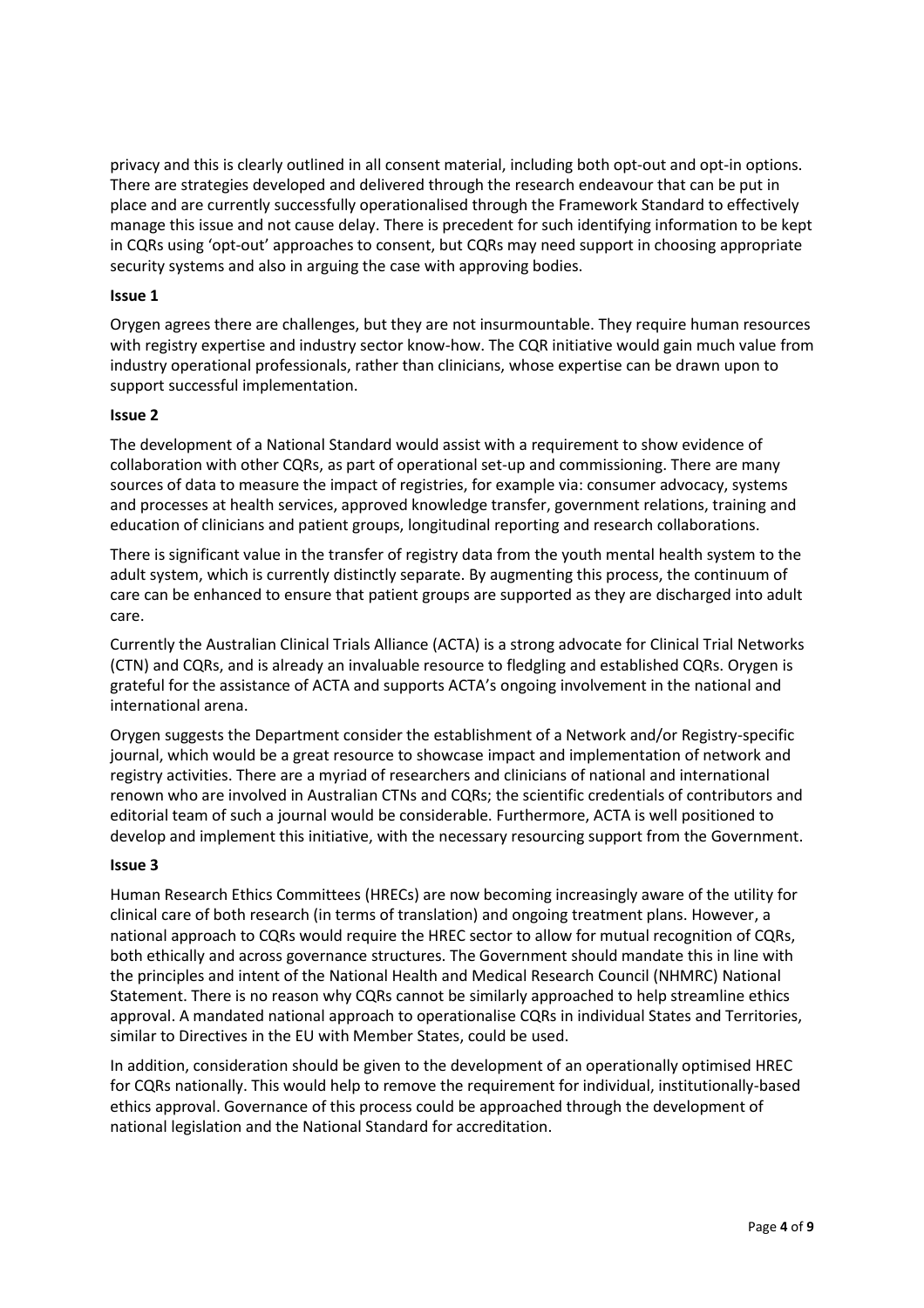The current environment is not conducive to opt-in approaches, which is reflected in the switch to an opt-out approach for the My Health Record digital health records system. There is mistrust of sensitive health information being held in large databases, which are potentially vulnerable to being hacked. It is proposed that a unique identifier is attributed to each patient, with no potential for reidentification at the CQR level. An 'invisible identifier' could be developed via a registry/external system with identifying information that could be used to facilitate data linkages. Ideally, this registry/external system with identifying information would be a stand-alone national resource that can be used by multiple registries. This would be an efficient and streamlined way to improve the security of registry data and improve trust in systems, enabling consent and ethics/governance approvals.

#### Actions

#### **Action 1**

Orygen agrees that the development, through extensive expert consultation, of a compliance framework with a National Standard is justified.

Orygen agrees accreditation, re-accreditation (e.g. 3 to 5 year cycles) and *ad hoc* For Cause audits would assure confidence for CQR systems, integration and linkages. There needs to be formal recognition by an independent body of CQR operational competence against the standard.

The implementation of this standard should include the provision of resources for Vendor assurance and audits to ensure compliance. Demonstrating the CQR is audited for compliance would also assist in ongoing consumer engagement by emphasising that their health information is protected.

#### **Action 2**

Orygen agrees a communication and collaboration plan is fundamental in the development of the CQR. In addition to this, Orygen suggests there is:

- an Annual CQR summit to foster collaboration, operational continuous improvement and knowledge transfer, including with the attendance of international speakers and delegates to foster global collaboration
- assistance with streamlining and implementing CQR impact across the sector and with clinicians and consumers
- linkages to the clinical research sector with virtual or direct operational links to CTNs within Australia.

A Network and/or Registry-specific journal would be a helpful resource to showcase impact and implementation of network and registry activities. This would be particularly useful as a 'one stop shop' resource to publish all results, updates and initiatives of the CTN and/or Registry community (individually and as a sector). Communications should highlight both the clinical quality and research value of registries and networks.

The work should also be informed by ACTA's ([http://www.clinicaltrialsalliance.org.au/\)](http://www.clinicaltrialsalliance.org.au/) involvement with investigator-initiated research and Clinical Registry liaisons across the sector. ACTA is a national peak body supporting and representing both the networks and registries of clinician researchers that conduct investigator-initiated or "public-good" clinical trials within the Australian health system.

Orygen acknowledges and respects the work done by the Adelaide Registry Consortium and Monash University Registry Science and Research, but believes it is important to continue to seek new and innovative systems and solutions. For example, to further build on the experience and advice of such groups and pursue aspirational and innovative solutions on both a national and international level.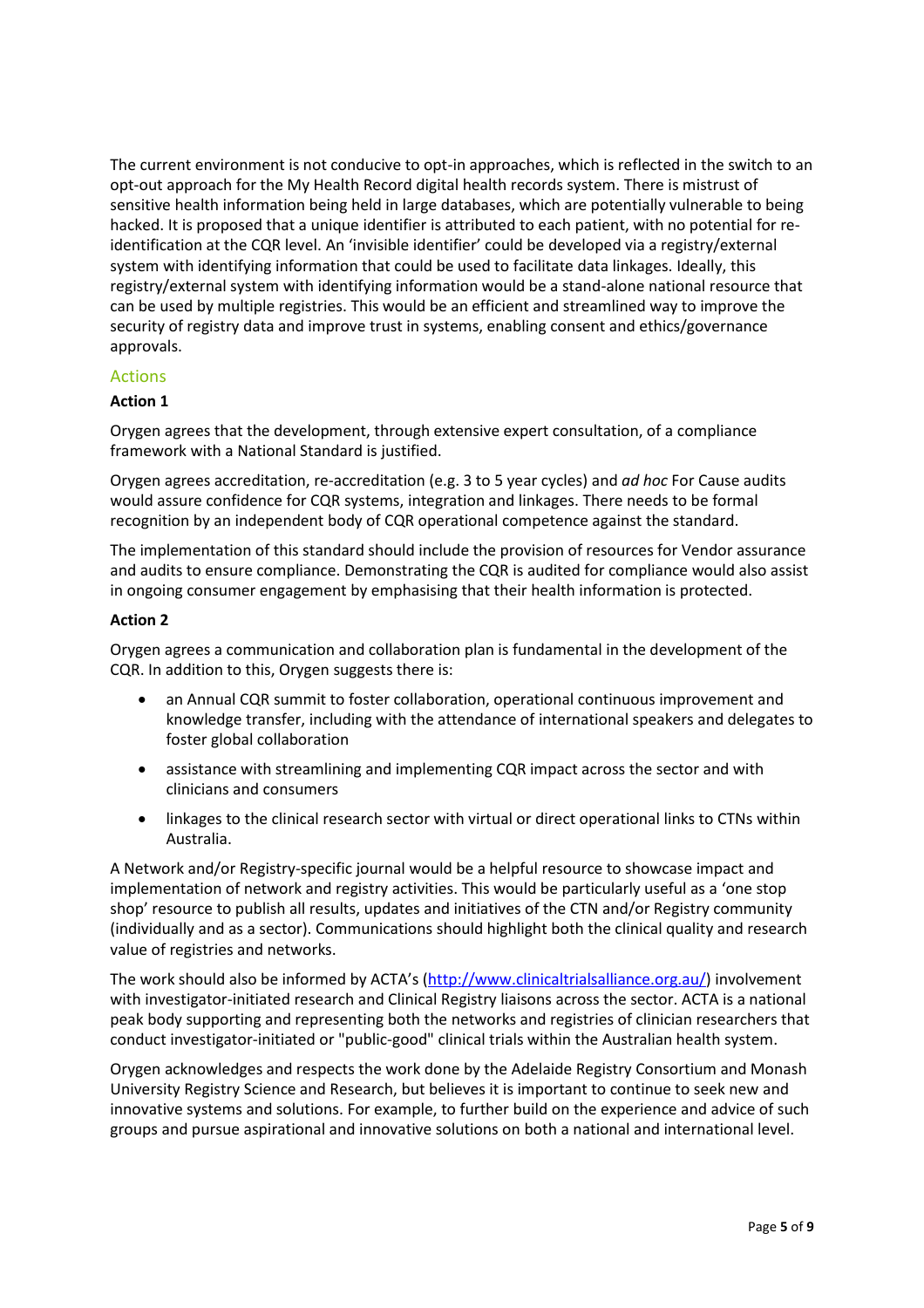#### **Action 3**

Orygen agrees systems, such as the New Zealand ethics approval system, as well as committees, such as Medsafe SCOTT Committee [\(http://www.hrc.govt.nz/about-us/committees/standing-committee](http://www.hrc.govt.nz/about-us/committees/standing-committee-therapeutic-trials-scott)[therapeutic-trials-scott](http://www.hrc.govt.nz/about-us/committees/standing-committee-therapeutic-trials-scott) ) should be consulted with to garner operational learnings for the success of the CQR Strategy. Key learnings from the My Health Record implementation should also be considered to avoid the risk or repeating any development and implementation errors.

Streamlined processes should be mandatory, user-friendly and rational. In order for the CQR to be streamlined operationally, a suite of Standard Operating Procedures and written agreements that are compliant with the current regulatory environment should be introduced. Consultation with Medicines Australia is also recommended for their experience with reaching consensus on legal agreements.

As outlined above, provision of a for-purpose HREC specialising in registry establishment, maintenance and use (for clinical quality and research) would be invaluable. This HREC may also streamline the submission and approvals of research projects seeking to utilise the resources within the CQR and other registries. Similarly, data initiatives might include a suite of templates covering data sharing, data storage and privacy aspects to assist in establishment and governance activities, as well as collaboration activities. Additionally, generic and specialist consumer resources may be developed and shared to assist engaging/informing registry users.

## The potential value of national CQR data is maximised

#### Issues

The utility of data for the CQR minimum data will need to be evaluated and focused. In vulnerable patient groups, such as those with mental illness, every data point collected should be justified through knowledge of what the data is, what it means, why it is collected and how will it be used for a broader purpose beyond clinical care.

Data linkage is paramount to its broader utility. As noted in Section 10 of the draft Strategy, there are many forms of CQRs. Mental health has known datasets that would require integration and interoperability at a more granular level. The Strategy will need to differentiate its approach to interoperability across national, State and Territory and individual operational datasets, such as headspace Application Platform Interface. CQRs should be encouraged to leverage existing resources available in minimum data sets (e.g. METeOR MDS, Medicare data, PBS data, Client Management Interface/Operational Data Store and jurisdictional equivalents), as well as public hospital EMR where possible.

Standardisation across all CQRs will take time and investment. While it will not be feasible to apply retrospectively to existing CQRs, this aspirational goal should be borne in mind when designing new CQRs (e.g. a part of Framework guidance would be to consider existing systems during establishment phase).

#### **Issue 1**

Orygen believes secondary use of CQR data, including research is incredibly useful for a variety of impact routes, such as policy development, stakeholder liaison and informing treatment groups across cohorts.

Orygen agrees research is integral to utility of CQR data and that this can assist with elucidation of Quality Assurance and Low and Negligible Risk projects. In addition, standard research projects would benefit from CQR data being utilised to embed a more holistic approach to research findings and to better inform clinical practice. CQR data linkage is crucial to providing longitudinal and holistic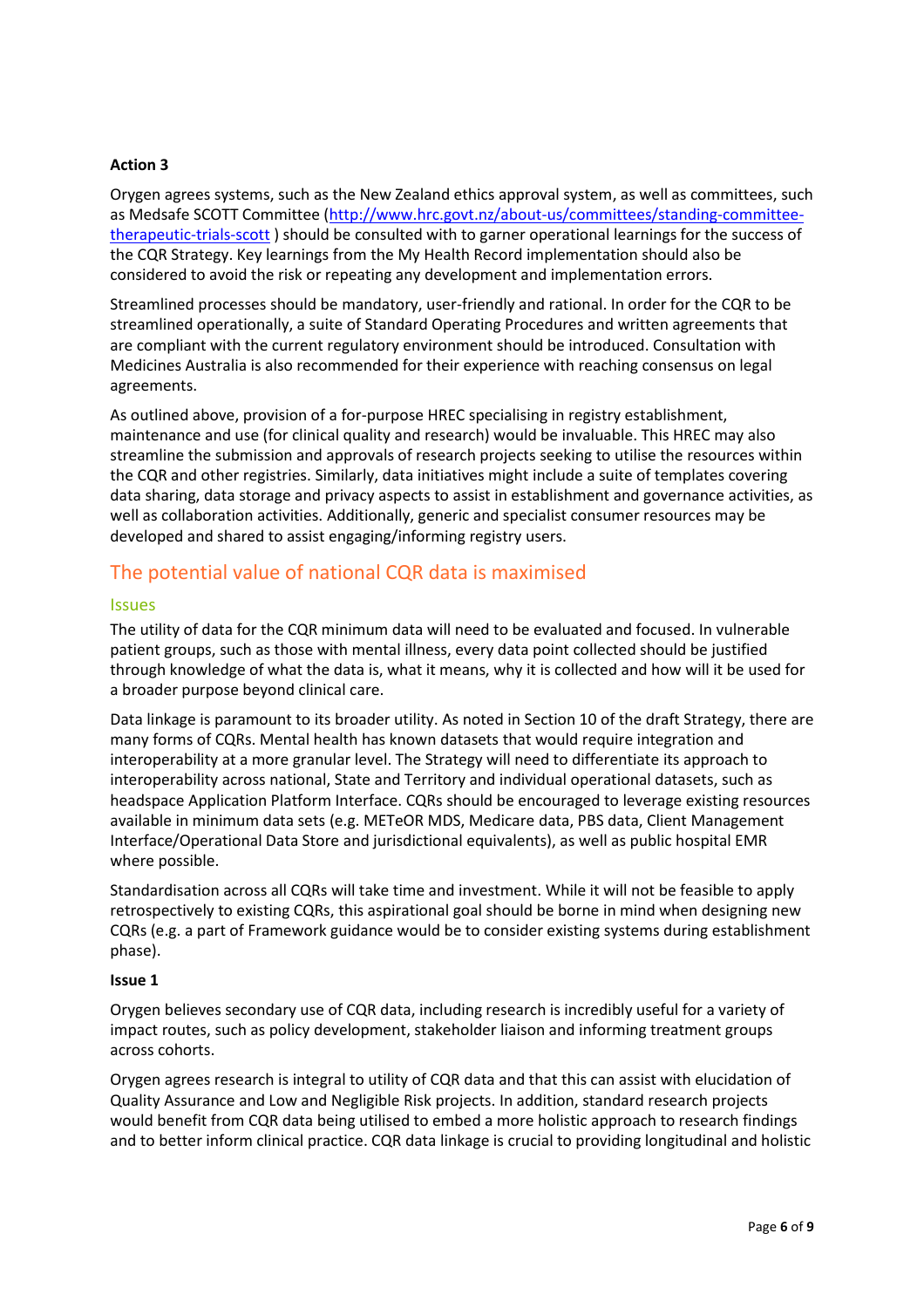information, particularly in disease areas such as mental health, which are often chronic and longterm conditions with complex comorbidities.

Clinician involvement in practice is suitable for individual registries through the appropriate governance procedures, such as appropriately constituted steering committees with approved Terms of Reference and agreed legal and publication protections. Consideration must be given to how a governance leadership group will be compiled and which representative will be on committees.

With respect to privacy, data breaches and compliance where applicable to the General Data Protection Regulation (GDPR) Directive, any CQR system would need to assure compliance with regulatory obligations, which is especially critical for young people experiencing mental ill-health.

Again, Orygen suggests creating a "national resource", registry/external system that can securely and independently house identifying information and registry-specific identifiers. This could then be linked to other registries to facilitate data sharing.

#### **Issue 2**

Orygen agrees that CQR systems and health information systems should be as interoperable and interactive as possible. However, the actual data in the minimum dataset needs to be carefully considered to alleviate the vulnerabilities associated with mental ill-health and its impact.

Integration of one system into another is going to be dependent on data dictionaries and the nature/method of recording information. A particular registry may require more detailed, specific information that other health services on some matters, and vice versa.

Clinical coding of services in one system may make information from that system virtually useless for another, etc. so it is important that this mandated integration is treated with caution. An ideal medium may be that a CQR and health information system share a defined minimum dataset and that each may apply to access other, more specific data elements held within either the CQR of health information system.

A strong and robust consumer consultation approach via the treating clinical team member will be critical to this system being implemented in the mental health sector. Extensive consultation with the various therapeutic areas will also be required as part of the Strategy.

#### Actions

#### **Action 1**

Orygen acknowledges key stakeholders include private practitioners, primary and tertiary clinical service providers, young people, their carers and family. The importance of maximising the utility of CQR data must be effectively communicated to this varied stakeholder group will be essential to the successful implementation of the CQR Strategy. Consumer engagement will be paramount in this process, as health service consumer input will enable the successful long-term implementation of the Strategy. Sound communication with young people about why data is collected and how it will be utilised underpins the success of data collection in the mental health sector.

Legislation, development of a standard and mandatory accreditation, possibly linked to funding models, as well as good operational starting points compliant with privacy, confidentiality and compliance with GDPR for EU data subjects are necessary.

A key element of data use and re-use is the data dictionaries. In-depth analysis and consideration must be involved in choosing and developing one (or several) harmonised data dictionaries. This process could perhaps involve the development of one (or several) data cleaning scripts/methods to facilitate incorporation of a particular dataset into another dataset using a harmonised data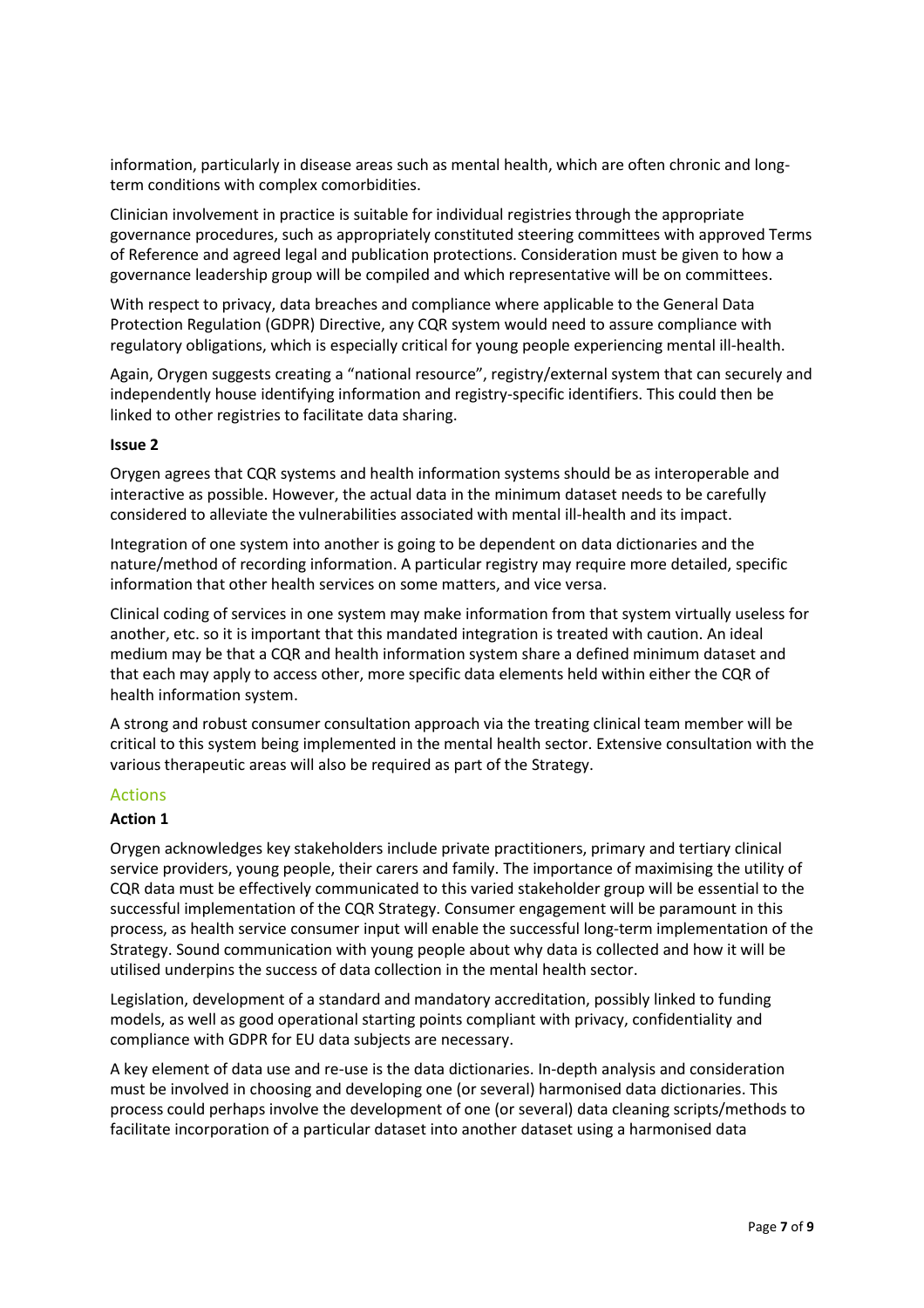dictionary. This process would require significant stakeholder consultation on which data sets/data dictionaries are most important at a jurisdictional, national and international level.

A review of these systems needs to be instigated with a gap analysis performed to ensure any failings in the CQR system are noted, risks identified and mitigated as part of the 10-year plan.

#### **Action 2**

The majority of young people are active on different forms of social media. To a large extent, the majority of Orygen's successes in data gathering has been for those projects where a smartphone, tablet or personal computer has be used for reporting of patient outcomes, experiences of care and informing plans, as well as ensuring medication or psychotherapies are taken or logged into respectively.

Any CQR platform will require interoperability with Apple and Android devices and platforms, to ensure uptake in the youth mental health space.

Orygen notes that this undertaking must be iterative and continually evolving. It will need to be responsive to changing technology and consumer priorities and will require ongoing resourcing.

## Sustainable Funding for National, Prioritised CQRs

#### Issues

Following an extensive period of consultation in the youth mental health sector, Orygen has found that the success of CQR projects relies not only on funding, but on the successful onboarding of human resources with the skill sets required to operationalise a registry. Sufficient resourcing is required to ensure an adequate supporting workforce is available. Workforce positions and skills include:

- **•** Executive Officer
- Biostatistician/Research personnel
- Bioinformatician/database maintenance personnel/Information Technology
- Quality Assurance and Quality Control experts with expertise in software validation
- Experts in Regulatory Affairs and Clinical Operations.

Maintenance activities come under the banner of infrastructure. A sustainable model would involve a combination of service provision to the broader stakeholder group (e.g. pharmaceutical, biotechnology sector and academic costs of research through NHMRC or National Institutes of Health (NIH) in the United States Category 1 funding) as well as in-kind.

Furthermore, clinician (or other professional) entry into a CQR would be required to be costed into routine consultations (e.g. with a Medicare item code for CQR time). This would further incentivise the clinicians to enter the data, so that consultation times are adequately adjusted.

Orygen agrees and supports the strategic prioritisation of mental health as a critical clinical domain with a great disease burden, and would welcome the opportunity to be involved further in due course.

A strategy must still be put in place for non-government funding support through service provision to supplement existing funds for reinvestment into the CQR. Researchers should be encouraged to include CQR data in research protocols, for example CQR data may provide evidence around outcomes for a "treatment as usual" cohort. Researcher access to CQR data could be remunerated on a not-for-profit basis so that the remuneration goes back into developing, maintaining and/or